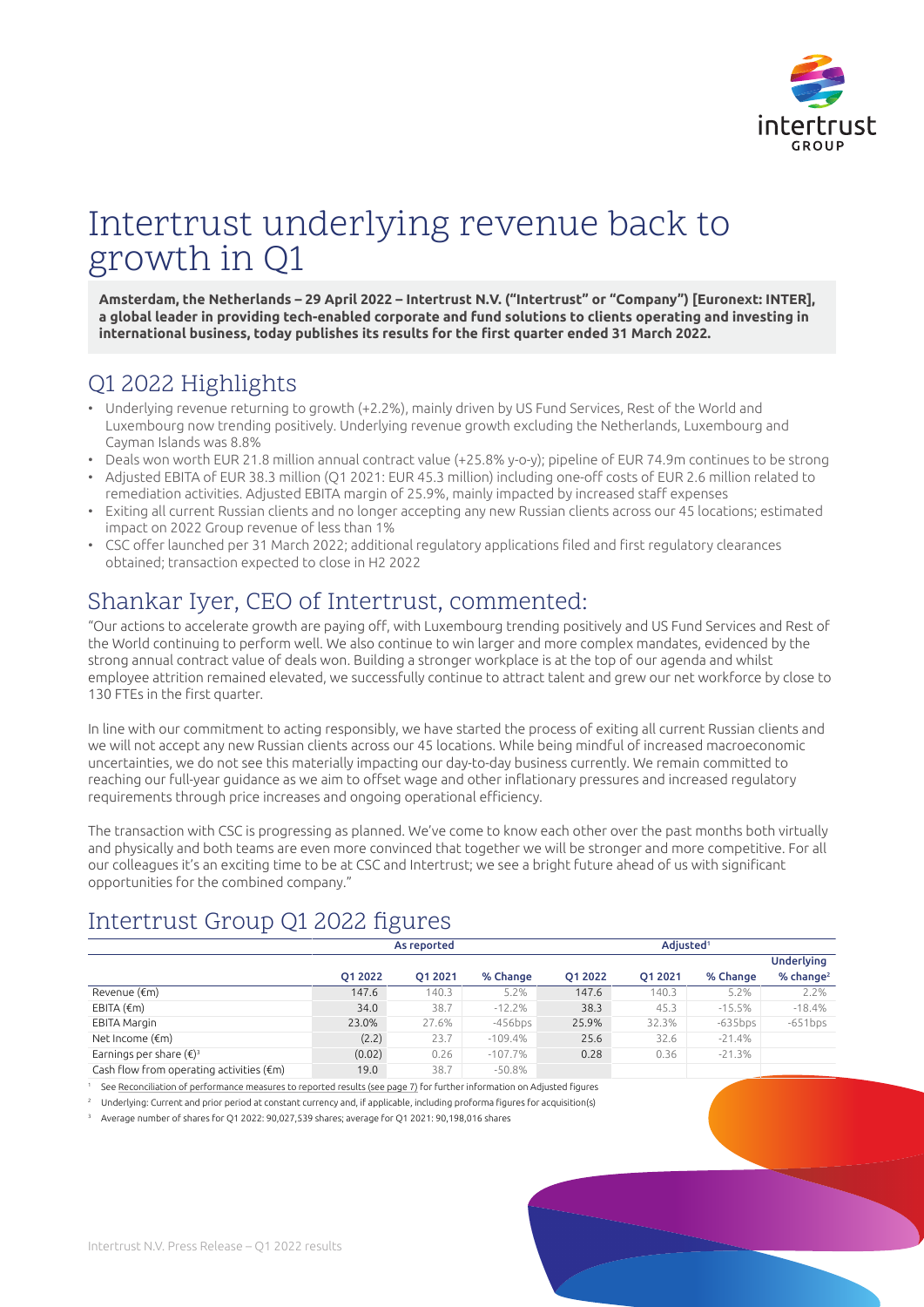## Financial review

### Revenue

In Q1 2022, reported revenue increased 5.2% y-o-y to EUR 147.6 million. This included a positive FX impact of 3.0% mainly relating to the US dollar and British Pound. Underlying revenue increased 2.2%, driven by continued momentum in US Fund Services and Rest of the World, while Luxembourg returned to growth. This was partly offset by lower revenues in the Netherlands and Cayman Islands. Employee attrition continued to be elevated (Group: 28.4% annualized in Q1 2022). Underlying revenue growth excluding the Netherlands, Luxembourg and Cayman Islands was 8.8%. These three jurisdictions represented 45% of revenues in the first quarter.

#### Pipeline developments

At the end of the first quarter, deals won reached an annual contract value (ACV) of EUR 21.8 million, an increase of 25.8% compared to the same period last year. Over the last twelve months, ACV of deals won totalled EUR 75.7 million, an increase of 23.9% compared to the twelve months ending Q1 2021. Intertrust's open pipeline of EUR 74.9 million continues to be strong.

#### Revenue per service line

|                            |         |         |          | <b>Underlying %</b> |
|----------------------------|---------|---------|----------|---------------------|
| (EUR million)              | O1 2022 | O1 2021 | % Change | change <sup>1</sup> |
| Corporates                 | 46.8    | 46.9    | $-0.3%$  | $-2.5%$             |
| Funds                      | 67.9    | 61.1    | 11.1%    | 7.6%                |
| Capital Markets            | 18.4    | 17.0    | 8.4%     | 6.0%                |
| Private Wealth             | 13.9    | 14.1    | $-1.6%$  | $-5.8%$             |
| Other                      | 0.5     | 1.1     | $-52.2%$ | $-54.0%$            |
| <b>Total Group revenue</b> | 147.6   | 140.3   | 5.2%     | 2.2%                |

<sup>1</sup> Underlying: Current and prior period at constant currency and, if applicable, including proforma figures for acquisition(s)

Underlying revenue in Corporates declined 2.5% in Q1 2022. This was fully driven by the Netherlands and Luxembourg, partly offset by growth in particularly Nordics, Switzerland, UK and Australia.

In the first quarter, underlying revenue in Funds grew 7.6%. Double-digit growth in fund administration (US Fund Services) and continued strong performance of SPV Services in Luxembourg, Jersey, Asia Pacific and Australia was somewhat offset by lower revenue from SPV Services in Cayman Islands.

In Capital Markets, underlying revenue growth of 6.0% in Q1 2022 was supported by strong growth in Luxembourg and continued momentum in Ireland and UK.

In Q1 2022, Private Wealth revenue declined 5.8%, mainly driven by Luxembourg, the Netherlands and Jersey. This was partly offset by growth in Asia Pacific and Cayman Islands.

| <i>Revenue per sequience</i>      |         |         |          |                     |
|-----------------------------------|---------|---------|----------|---------------------|
|                                   |         |         |          | <b>Underlying %</b> |
| Revenue per segment (EUR million) | O1 2022 | O1 2021 | % Change | change <sup>1</sup> |
| Netherlands                       | 23.2    | 26.8    | $-13.1%$ | $-13.1%$            |
| Luxembourg                        | 27.4    | 25.9    | 5.6%     | 5.6%                |
| Cayman Islands                    | 15.1    | 15.3    | $-1.7%$  | $-8.5%$             |
| US Fund Services                  | 16.2    | 13.4    | 20.8%    | 14.2%               |
| Rest of the World                 | 65.7    | 58.8    | 11.6%    | 7.6%                |
| <b>Group total</b>                | 147.6   | 140.3   | 5.2%     | 2.2%                |

#### Revenue per segment

<sup>1</sup> Underlying: Current and prior period at constant currency and, if applicable, including proforma figures for acquisition(s)

In the Netherlands underlying revenue declined by 13.1% in Q1 2022, mainly driven by lower revenue in Corporate Services and Private Wealth.

In Luxembourg, underlying revenue returned to growth (+5.6%) as growth in Funds and Capital Markets was only partly offset by lower revenues from Private Wealth and Corporate Services.

In Cayman Islands, the underlying revenue declined by 8.5%, a broadly similar trend compared to preceding quarters. Growth in Corporate Services and Private Wealth was offset by lower revenue from Funds.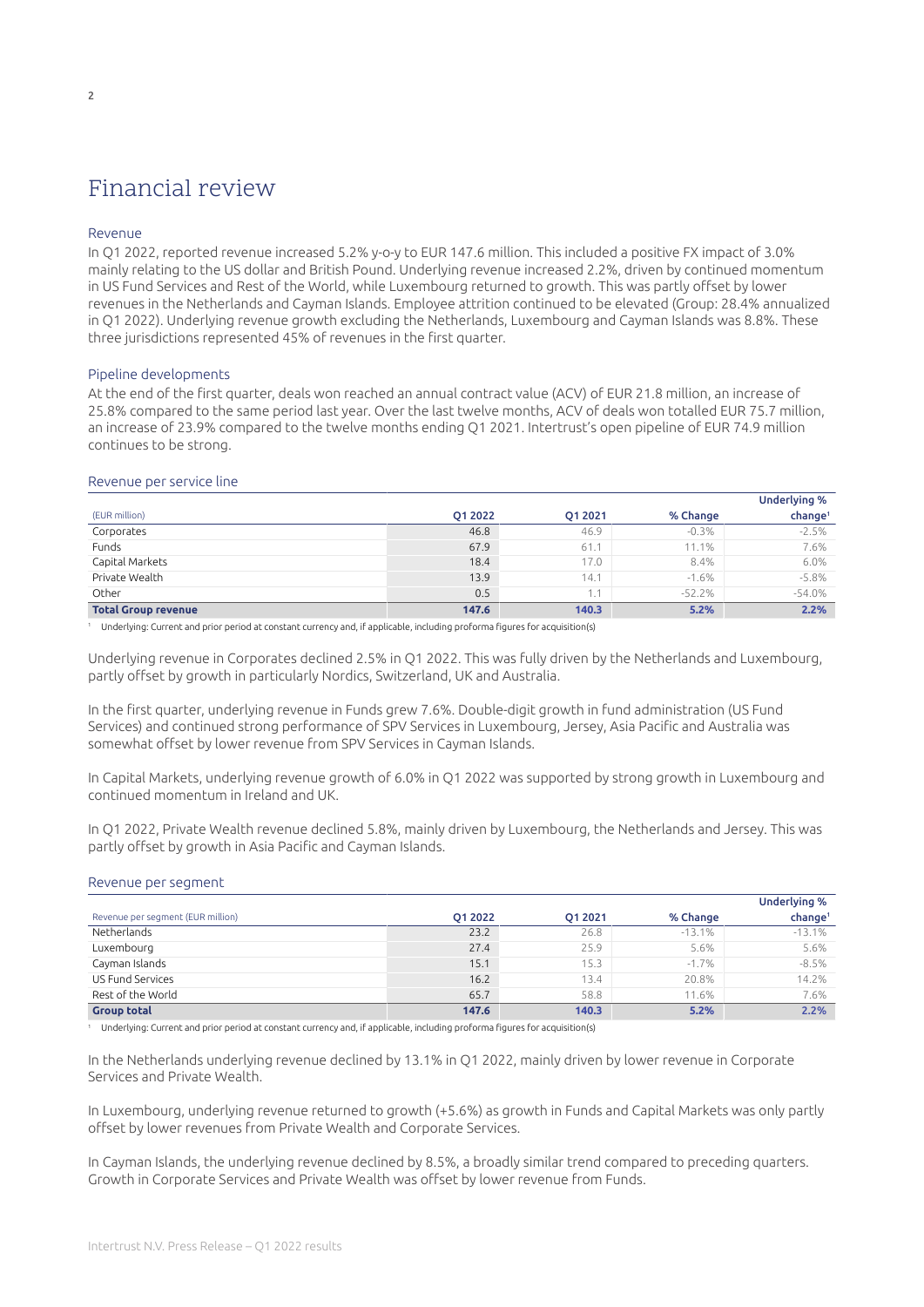Underlying revenue in US Fund Services increased 14.2%, a further acceleration driven by robust performance of the serviced funds, onboarding of new clients and successful upsell of services to existing clients.

In Rest of the World underlying revenue growth of 7.6% was supported by nearly all jurisdictions, with more than half of them showing double-digit revenue growth. Growth was mainly driven by strong performance in Funds in the Asia Pacific region including Australia and in Jersey, and in Corporate Services in the Nordics, Switzerland and UK.

### Adjusted EBITA and adjusted EBITA margin

Adjusted EBITA was EUR 38.3 million, resulting in a 25.9% adjusted EBITA margin in Q1 2022. This included EUR 2.6 million one-off costs related to remediation activities. The normalised margin excluding one-off costs was 27.7% (Q1 2021: 32.3%), driven by increased staff expenses as a result of a higher headcount, the onboarding and training of new colleagues and considerable wage inflation. Intertrust successfully hired close to 600 new colleagues in the first quarter, while retention of staff continues to be one of the key focus areas for management throughout the company. In addition, Intertrust witnessed an increase in Professional fees, mainly related to one-off costs for remediation activities.

#### Compliance framework

As announced with the Q2 2021 results, Intertrust has decided to accelerate the strengthening and digitalisation of its compliance framework. The compliance framework will consist of an automated risk assessment, coupled with standardised customer due diligence procedures and minimum standards.

Intertrust reiterates its expectation to spend a similar amount of one-off costs in 2022 compared to last year (EUR 13.8 million). Of this amount, EUR 2.6 million has been spent in the first quarter. When completed, the automated customer due diligence processes will improve Intertrust's employee experience, efficiency and accuracy in servicing clients, and ultimately lead to the delivery of a more seamless, consistent customer journey globally. Intertrust is committed to substantially finalise the framework enhancements and file remediation activities by the end of 2022.

As previously stated, regulatory inspections are a regular and ongoing feature of our industry to which Intertrust Group is subject from time to time. As part of a wider industry trend, Intertrust has experienced heightened scrutiny by authorities in various jurisdictions. Intertrust will always cooperate fully and in the spirit of transparency and provide all resources necessary to make sure the regulatory bodies have the information required and such inspections are carried out with utmost diligence.

### Ukraine crisis

In line with its purpose, Intertrust has decided that it will not accept any new Russian and Belarus clients across its 45 locations. Furthermore, to demonstrate its commitment to acting responsibly, Intertrust has started the process of exiting all current Russian and Belarus clients. Because Intertrust has no offices in the region, the company's exposure is limited to Russian-owned entities located in other jurisdictions. In total, this exposure is estimated at less than 1% of Intertrust's 2022 Group revenue.

Intertrust has pledged to help provide immediate assistance to those affected by the crisis in Ukraine. In addition, Intertrust announced the introduction of an initiative to help the displaced people of Ukraine. To demonstrate our support for the EU Temporary Protection Directive, any Ukrainian national who has been displaced by the conflict will be encouraged to apply for any appropriate job vacancies in any of our locations on the European continent (19 countries). The company will prioritise their applications, expedite their interview processes, provide support for their visa applications and help them, and their families, to settle in their new communities.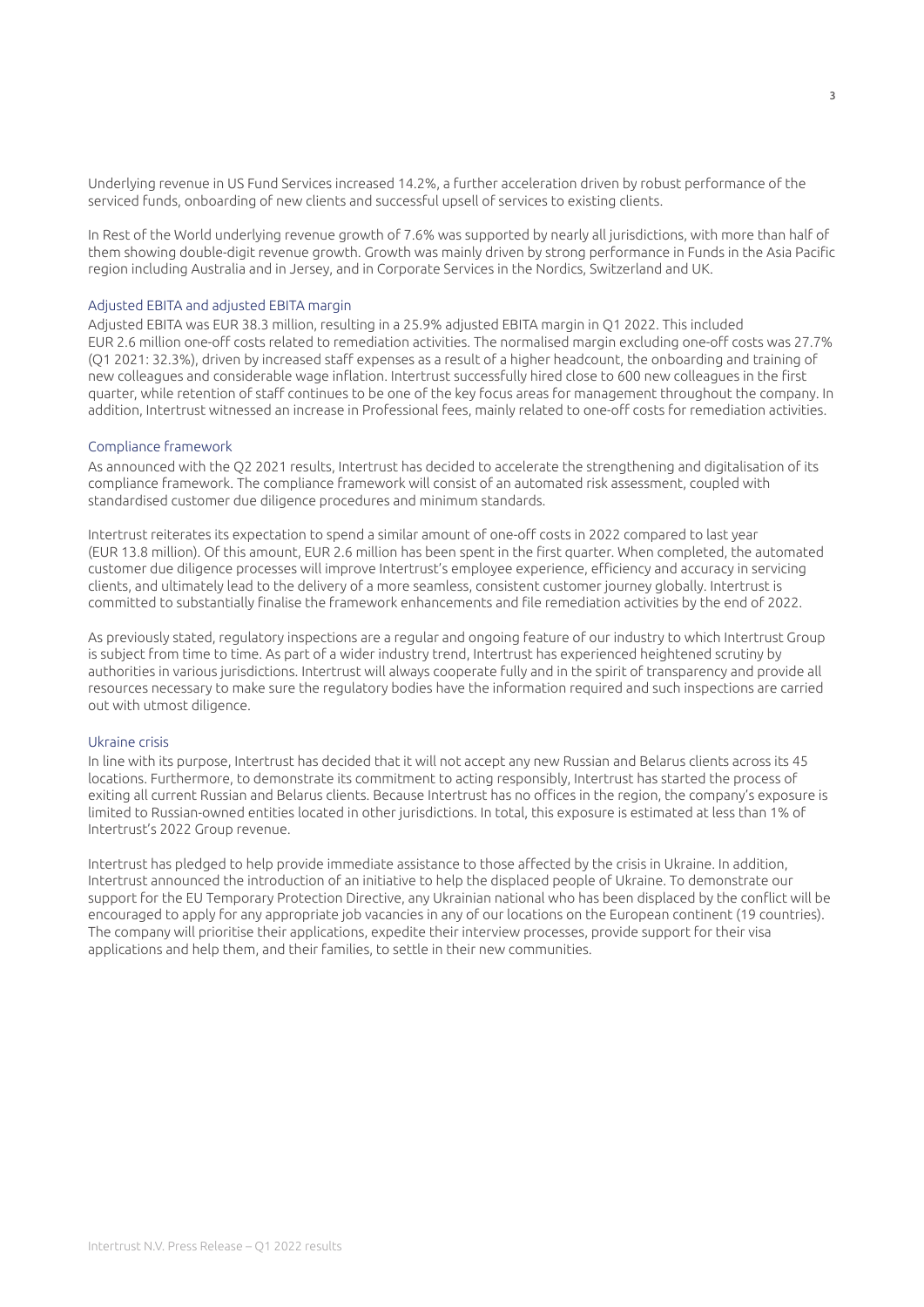#### Financing and tax expenses

The net financial result in Q1 2022 was EUR 24.0 million negative, consisting of the following items:

| (EUR million)                                        | O1 2022 | O1 2021 |
|------------------------------------------------------|---------|---------|
| Net interest cost                                    | (8.4)   | (8.7)   |
| Fair value adjustment of the early redemption option | (16.7)  |         |
| Other                                                | 1.1     | (0.4)   |
| <b>Net financial result</b>                          | (24.0)  |         |

The price of the senior notes decreased during the quarter and amounted to 100.05 at the end of Q1 2022. The fair value of the early redemption option decreased by EUR 16.7 million, which had no cash flow impact.

Intertrust recorded an income tax benefit of EUR 0.3 million in Q1 2022 (Q1 2021: expense of EUR 7.0 million). The change versus Q1 2021 was primarily impacted by the result of the non-cash revaluation of the early redemption option of the senior notes. The effective tax rate was 12.4% in Q1 2022 and the normalised effective tax rate excluding the impact of the revaluation of the early redemption option was 28.2%. This was slightly higher than expected due to the impact of increased non-deductible interest expenses.

#### Earnings per share

Q1 2022 adjusted EPS was EUR 0.28 (Q1 2021: EUR 0.36). The average number of outstanding shares in Q1 2022 was 90,027,539 (Q1 2021: 90,198,016).

### Key performance indicators (KPIs)

|                                                | O1 2022 | 01 2021 |
|------------------------------------------------|---------|---------|
| FTE (end of period)                            | 4,304   | 4.047   |
| Revenue / Billable FTE (€k, LTM) <sup>1</sup>  | 184.2   | 183.6   |
| Billable FTE / Total FTE (as %, end of period) | 76.5%   | 76.6%   |
| HO & IT costs (as % of revenue)                | 14.7%   | 13.8%   |
| Working capital / LTM Revenue (as %)           | 10.4%   | $-1.0%$ |

<sup>1</sup> Billable FTE and revenue is calculated based on LTM average, revenue is not corrected for currency impact, 2022 and 2021 ratios include proforma figures for acquisition(s) if applicable

At the end of Q1 2022, the number of FTEs increased to 4,304 (Q1 2021: 4,047). The proportion of billable FTE as part of total FTE and revenue per billable FTE remained broadly flat compared to the first three months of last year.

### Group HQ & IT costs

| (EUR million)                        | O1 2022 | 01 2021 |
|--------------------------------------|---------|---------|
| Group HQ costs                       | (9.3)   | (7.0)   |
| Group IT costs                       | (12.4)  | (12.4)  |
| <b>Total Group HQ &amp; IT costs</b> | (21.6)  | (19.4)  |

Total Group HQ & IT costs amounted to EUR 21.6 million in Q1 2022, an increase of 11.5% compared to the same quarter last year but still below the previously communicated quarterly run rate of around EUR 22.5 million. Group HQ costs include expenses of global employee share plans such as the Long-Term Incentive Plan (LTIP). Group IT expenses of EUR 12.4 million remained relatively stable in the first quarter.

### Capital employed

| (EUR million)                                    | 31.03.2022 | 31.12.2021 | 31.03.2021 |
|--------------------------------------------------|------------|------------|------------|
| Acquisition-related intangible assets            | 1,607.1    | 1,609.3    | 1,622.0    |
| Other intangible assets                          | 26.7       | 25.5       | 22.9       |
| Property, plant and equipment                    | 108.9      | 110.3      | 90.0       |
| Total working capital                            | 60.1       | 40.6       | (5.7)      |
| Other assets                                     | 35.6       | 53.1       | 45.9       |
| <b>Total Capital employed (Operational)</b>      | 1,838.4    | 1,838.9    | 1,775.0    |
| Total equity                                     | 880.4      | 871.9      | 813.1      |
| Net debt                                         | 772.1      | 774.5      | 780.0      |
| Provisions, deferred taxes and other liabilities | 185.9      | 192.5      | 181.8      |
| <b>Total Capital employed (Finance)</b>          | 1.838.4    | 1.838.9    | 1.775.0    |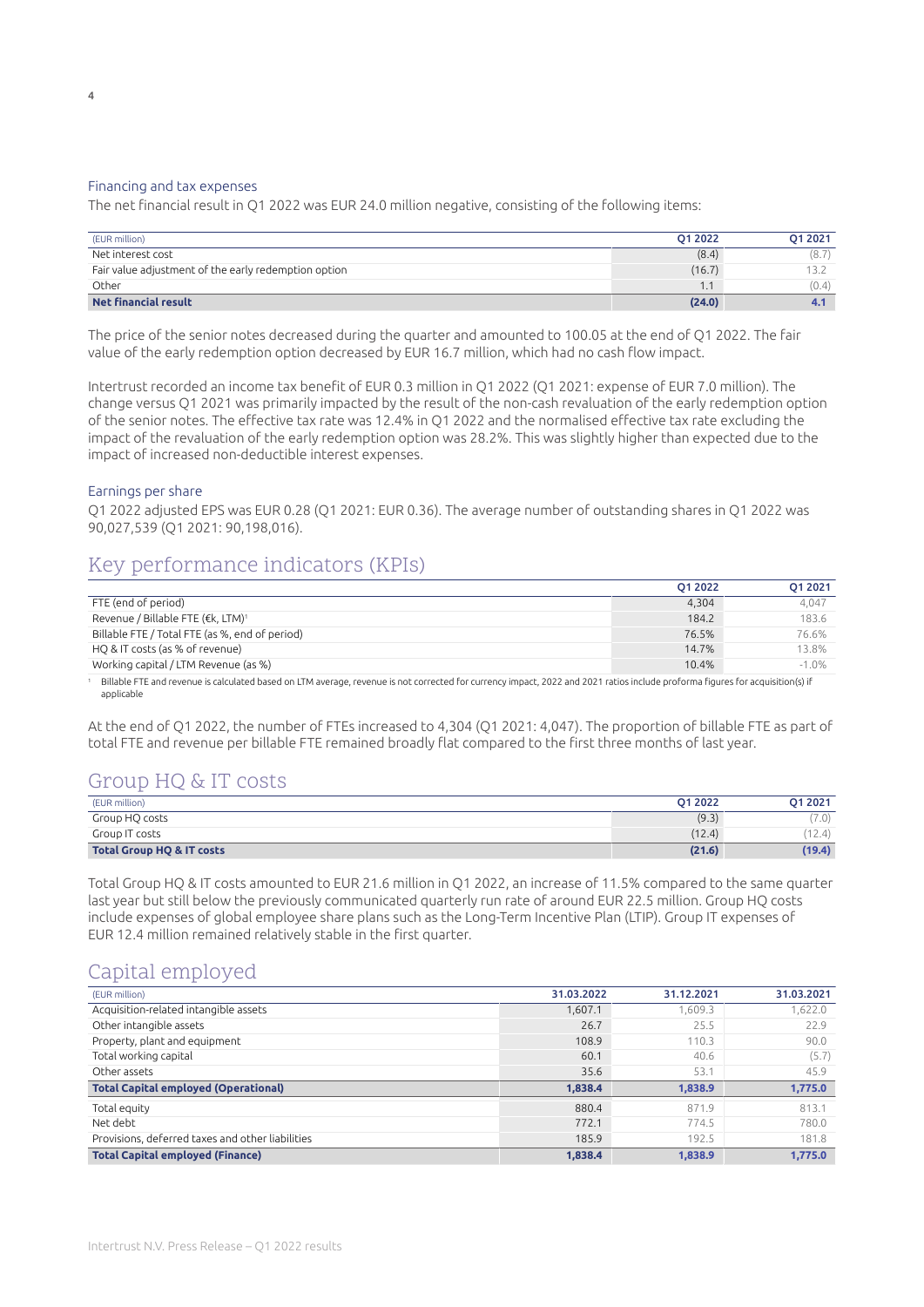#### Cash flow, working capital and net debt

In Q1 2022 net cash flow from operating activities was EUR 19.0 million compared to EUR 38.7 million in Q1 2021. The difference was mostly driven by increased total working capital of EUR 60.1 million positive at the end of Q1 2022 compared to EUR 5.7 million negative at the end of the first quarter last year. The year-on-year increase versus March 2021 mainly relates to a local temporary lag in billing and collection related to roll-out of our new ERP system in multiple jurisdictions. The lag in billing led to higher WIP and higher receivables at the end of Q1 2022. The working capital has recovered in jurisdictions where the ERP system was implemented first (e.g. the Netherlands), whereas the working capital in jurisdictions with more recent implementations has increased. This is specifically the case in Cayman Islands, where delays in billing and collection are leading to higher working capital numbers, while the ERP system was rolled out in July 2021 and the first annual billing run for the 2022 annual fees had to be performed in the fourth quarter, which was now largely completed in Q1.

| (EUR million)                | 31.03.2022 | 31.12.2021 | 31.03.2021 |
|------------------------------|------------|------------|------------|
| Operating working capital    | 83.0       | 62.Z       | 24.9       |
| Net current tax              | (22.9)     | ر          | 30.6)      |
| <b>Total working capital</b> | 60.1       | 40.6       | (5.7       |

At the end of Q1 2022 total liquidity amounted to EUR 246 million. Capex in the quarter came in at 2.6% of revenue, in line with our guidance of approximately 3.0%. As of 31 March 2022, net debt was EUR 772.1 million, compared to EUR 774.5 million at the end of 2021. The slight decrease in net debt is mainly driven by Intertrust's cash generation and partially offset by FX impact on the USD and GBP loans. The leverage ratio increased to 3.88x from 3.75x at 31 December 2021, leaving a headroom of 13.7% versus the bank covenant of 4.50x.

### Guidance 2022 and medium-term objectives

While being mindful of increased macroeconomic uncertainties, Intertrust does not see this materially impacting its dayto-day business currently. The pipeline continues to be strong and the company sees sustained momentum in annual contract value of deals won. Intertrust remains committed to reaching its full-year guidance as it aims to offset wage and other inflationary pressures and increased regulatory requirements through price increases and ongoing operational efficiency. The company continues to expect underlying revenue to increase between 3% and 5% in 2022. The adjusted EBITA margin is expected to be between 28% and 30% in 2022. Furthermore, Intertrust remains committed to contain its capex envelope at approximately 3% of revenue and to reduce its leverage. Intertrust expects a leverage ratio of below 3.3x by the end of 2022.

The medium-term objectives remain unchanged with revenue growth between 4% and 6% and adjusted EBITA growth outpacing revenue growth as the benefits of the integration come through. Intertrust remains committed to sustaining capex at around 3% of revenue whilst considering a leverage ratio of around 3.0x to be adequate for its business in the medium-term.

### Update on the transaction with CSC

On 6 December 2021, Corporation Service Company ("CSC") and Intertrust announced that a conditional agreement has been reached on a recommended public offer for all issued and outstanding ordinary shares of Intertrust for EUR 20.00 (cum dividend) in cash per share, or a total consideration of approximately EUR 1.8 billion.

On 31 March 2022, CSC published the Offer Memorandum and launched the Offer. The Offer Period, in which shareholders can tender their shares, runs from 1 April 2022 until 10 June 2022 at 17:40 CET, unless the Offer Period is extended. The process of obtaining the required Regulatory Clearances is ongoing. Since the publication of the Offer Memorandum, additional regulatory applications have been filed (Curaçao, Singapore, UK and two out of three required applications in the Netherlands). The remaining two applications are expected to be filed shortly. Regulatory Clearance has already been obtained in Hong Kong and UAE. CSC and Intertrust anticipate that the Offer will close in the second half of 2022.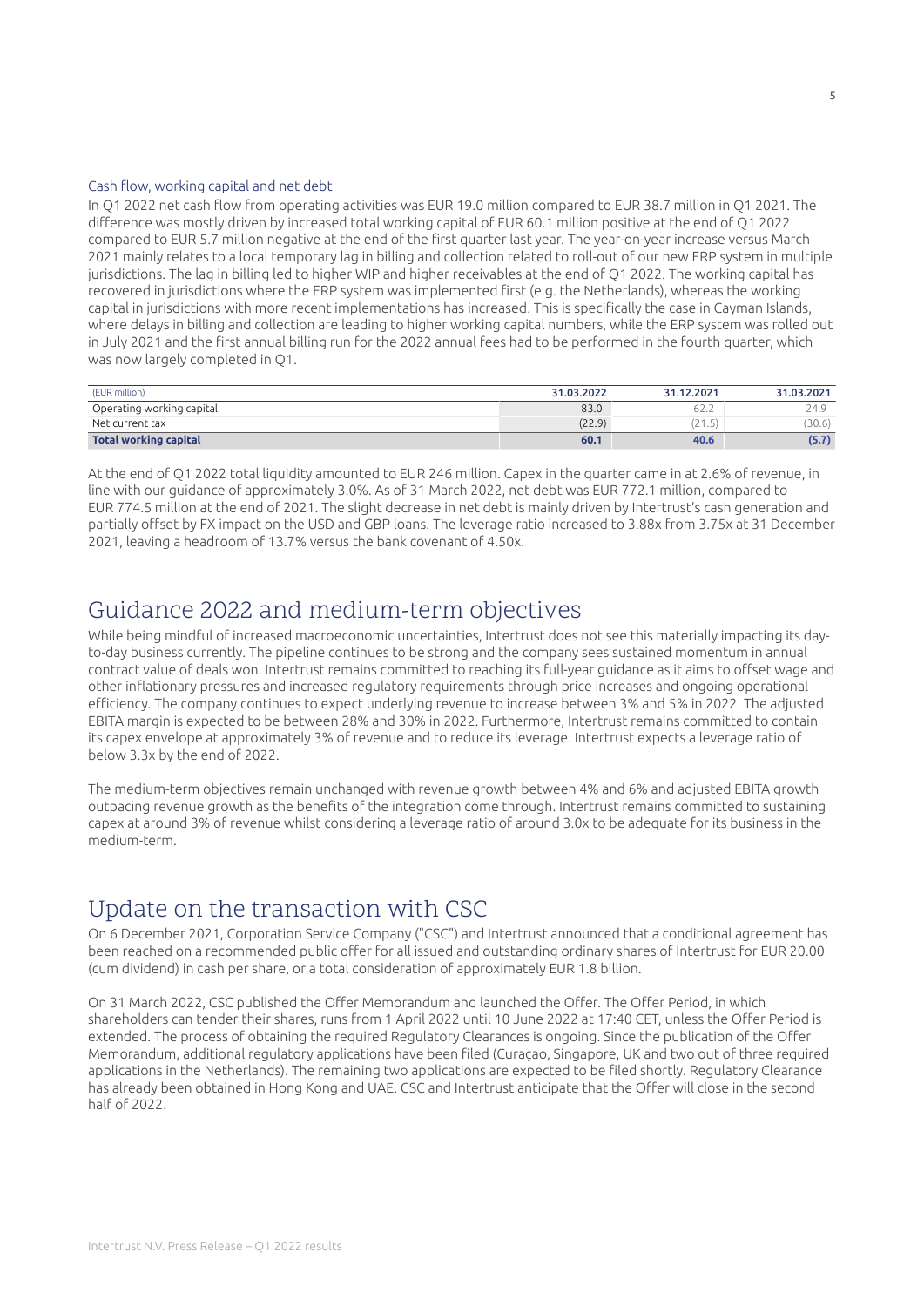## Additional information

### Financial calendar 2022

| 31 May     | Annual General Meeting            |
|------------|-----------------------------------|
| 28 July    | Publication of Q2/H1 2022 results |
| 27 October | Publication of O3 2022 results    |

### Analyst call / webcast

Today, Intertrust's CEO Shankar Iyer and CFO Rogier van Wijk will hold an analyst / investor call at 10:00 CET. A webcast of the call will be available on the Company's website. The webcast can be accessed [here](https://channel.royalcast.com/landingpage/intertrustgroupinvestors/20220429_1/)[.](https://ssl.webinar.nl/intertrustgroupinvestors/#!/intertrustgroupinvestors/20180802_1) The supporting presentation can be downloaded from our [website.](https://www.intertrustgroup.com/investors/reports-results-and-presentations/)

| For more information:               |  |
|-------------------------------------|--|
| Investors                           |  |
| Michiel de Jonge                    |  |
| michiel.dejonge@intertrustgroup.com |  |
| Tel +31 6 533 983 94                |  |
|                                     |  |

### About Intertrust

At [Intertrust](https://www.intertrustgroup.com/) (Euronext: INTER; "the Company") our more than 4,000 employees are dedicated to providing worldleading, specialised administration services to clients in over 30 jurisdictions. This is amplified by the support we offer across our approved partner network which covers a further 100+ jurisdictions. Our focus on bespoke corporate, fund, capital market and private wealth services enables our clients to invest, grow and thrive anywhere in the world. Sitting at the heart of international business, our local, expert knowledge and innovative, proprietary technology combine to deliver a compelling proposition – all of which keeps our clients one step ahead.

### Forward-looking statements and presentation of financial and other information

This press release may contain forward looking statements with respect to Intertrust's future financial performance and position. Such statements are based on Intertrust's current expectations, estimates and projections and on information currently available to it. Intertrust cautions investors that such statements contain elements of risk and uncertainties that are difficult to predict and that could cause Intertrust's actual financial performance and position to differ materially from these statements. Intertrust has no obligation to update or revise any statements made in this press release, except as required by law.

All figures included in this press release are unaudited.

This press release contains information that qualifies, or may qualify, as inside information within the meaning of Article 7(1) of the EU Market Abuse Regulation.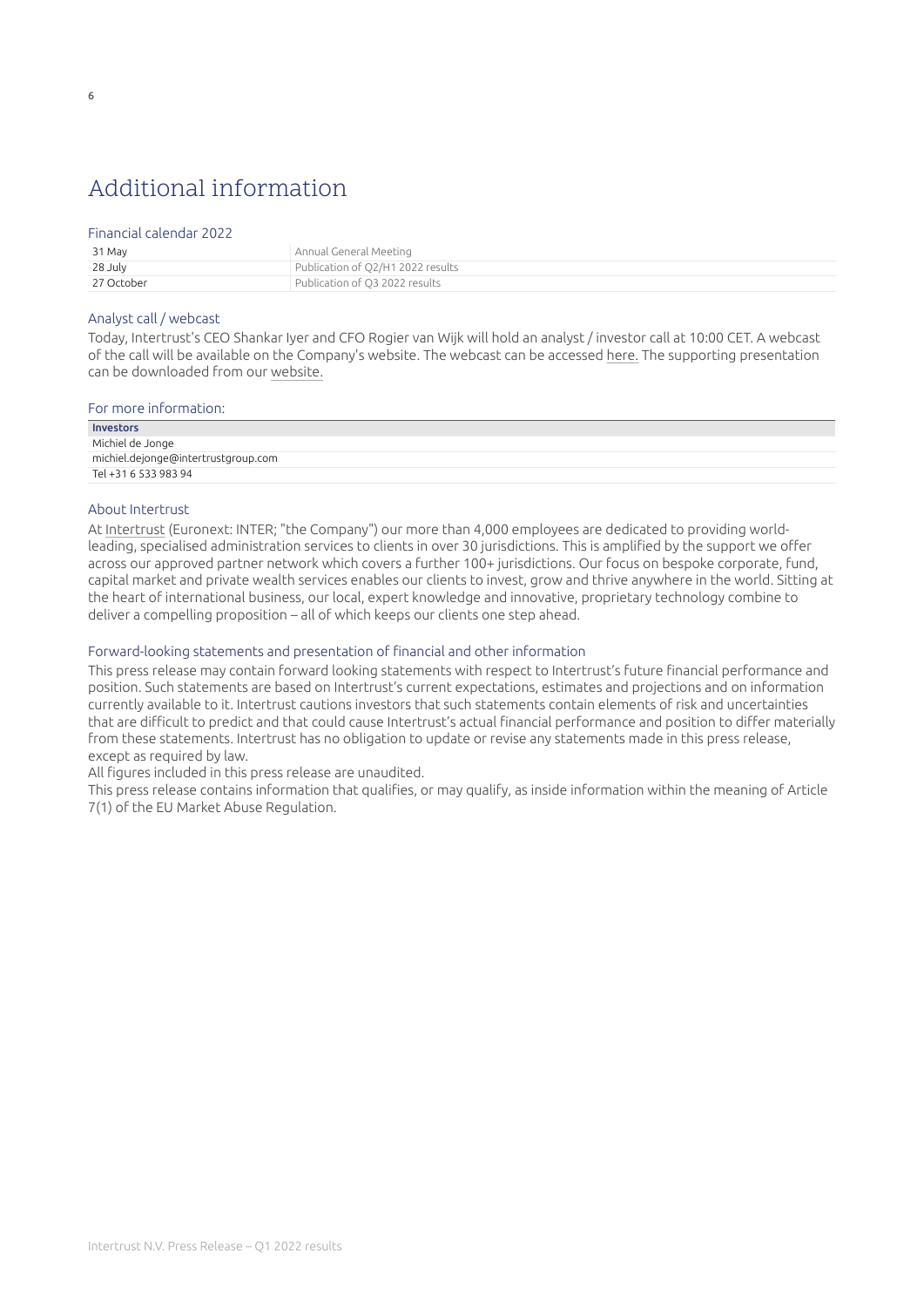## <span id="page-6-0"></span>Explanatory tables

### Segmentation change reconciliation

As of Q1 2022 Intertrust reports on five segments consisting of the following jurisdictions:

- Netherlands;
- Luxembourg;
- Cayman Islands;
- US Fund Services; and
- Rest of the World: Australia, Bahamas, Belgium, Brazil, BVI, Canada, China, Curacao, Cyprus, Denmark, Finland, France, Germany, Greece, Guernsey, Hong Kong, India, Ireland, Italy, Japan, Jersey, New Zealand, Norway, Singapore, Spain, Sweden, Switzerland, United Arab Emirates, United Kingdom and United States of America.

|                            |                          |                          |                          |                          |           |                          |                          |                          |                          |                          | ----------<br>(2021 new |
|----------------------------|--------------------------|--------------------------|--------------------------|--------------------------|-----------|--------------------------|--------------------------|--------------------------|--------------------------|--------------------------|-------------------------|
|                            |                          |                          |                          |                          |           |                          |                          |                          |                          |                          | VS.                     |
| (EUR million)              |                          |                          | 2021 presented in 2022   |                          |           |                          |                          | 2021 as reported         |                          |                          | reported)               |
| Revenue                    | Q <sub>1</sub>           | Q <sub>2</sub>           | Q <sub>3</sub>           | Q4                       | <b>FY</b> | Q <sub>1</sub>           | Q <sub>2</sub>           | Q <sub>3</sub>           | Q4                       | <b>FY</b>                | <b>FY</b>               |
| Netherlands                | 26.8                     | 26.6                     | 24.7                     | 23.9                     | 102.0     | $\overline{\phantom{a}}$ | $\overline{\phantom{a}}$ | ۰                        | $\overline{\phantom{a}}$ | -                        | 102.0                   |
| Luxembourg                 | 25.9                     | 27.1                     | 25.9                     | 26.9                     | 105.9     | $\sim$                   | $\overline{\phantom{a}}$ | $\overline{\phantom{a}}$ | $\overline{\phantom{a}}$ | $\overline{\phantom{a}}$ | 105.9                   |
| Western Europe             | $\overline{\phantom{a}}$ |                          | $\overline{\phantom{a}}$ | $\overline{\phantom{a}}$ | --        | 55.9                     | 57.0                     | 54.1                     | 54.7                     | 221.8                    | (221.8)                 |
| Cayman Islands             | 15.3                     | 14.2                     | 13.7                     | 15.2                     | 58.4      | $\sim$                   | $\overline{\phantom{a}}$ | $\overline{\phantom{a}}$ | $\overline{\phantom{a}}$ | $\overline{\phantom{a}}$ | 58.4                    |
| <b>US Fund Services</b>    | 13.4                     | 13.7                     | 13.9                     | 15.0                     | 56.0      | $\sim$                   | $\sim$                   | $\overline{\phantom{a}}$ | $\sim$                   | $\overline{\phantom{a}}$ | 56.0                    |
| Americas                   | $\overline{\phantom{a}}$ | $\overline{\phantom{0}}$ | $\overline{\phantom{a}}$ | $\overline{\phantom{a}}$ | $\sim$    | 33.3                     | 33.1                     | 32.9                     | 36.2                     | 135.5                    | (135.5)                 |
| Rest of the World          | 58.8                     | 61.8                     | 62.1                     | 66.4                     | 249.0     | 51.2                     | 53.3                     | 53.2                     | 56.4                     | 214.1                    | 34.9                    |
| <b>Total Group revenue</b> | 140.3                    | 143.4                    | 140.3                    | 147.3                    | 571.3     | 140.3                    | 143.4                    | 140.3                    | 147.3                    | 571.3                    |                         |

### Reconciliation of performance measures to reported results

| (EUR million)                                         | 01 20 22 | O1 2021 |
|-------------------------------------------------------|----------|---------|
| <b>Profit from operating activities</b>               | 21.4     | 26.6    |
| Amortisation of acquisition-related intangible assets | 12.5     |         |
| Specific items - Integration and transformation costs | 0.2      | 49      |
| Specific items - Transaction and other costs          | 4.1      |         |
| <b>Adjusted EBITA</b>                                 | 38.3     | 45.3    |

Adjusted EBITA is defined as EBITA before specific items. Specific items of income or expense are income and expense items that, based on their significance in size or nature, should be separately presented to provide further understanding on financial performance.

| (EUR million)                                                                                             | O1 2022 | 01 2021 |
|-----------------------------------------------------------------------------------------------------------|---------|---------|
| <b>Adiusted EBITA</b>                                                                                     | 38.3    | 45.3    |
| Net finance costs (adjusted) - excluding net foreign exchange loss and other adjusting items <sup>1</sup> | (8.7)   | (9.0)   |
| Income tax (adjusted)                                                                                     | (4.0)   |         |
| <b>Adjusted Net income</b>                                                                                | 25.6    | 32.6    |

<sup>1</sup> Foreign exchange gain/(loss) for Q1 2022 was EUR 1.4m; Q1 2021 was (EUR 0.1m)

**Adjusted Net Income** is defined as Adjusted EBITA less net interest costs, less adjusted tax expenses and share of profit of associate (net of tax) and excluding adjusted items in financial results and related taxes.

### Tax reconciliation

| (EUR million)                                    | 01 2022 |       | 01 2021 |       | Change |
|--------------------------------------------------|---------|-------|---------|-------|--------|
| Profit before income tax                         |         | (2.5) |         | 30.7  | (33.2) |
| Income tax using the Company's domestic tax rate | 25.8%   | 0.7   | 25.0%   | (7.7) | 8.4    |
| Effect of tax rates in foreign jurisdictions     |         | (1.7) |         | (0.4) | (1.3)  |
| Effect of non-taxable and deferred items         |         | 1.3   |         | 1.0   | 0.3    |
| Income tax                                       | 12.4%   | 0.3   | 22.8%   | (7.0) | 7.3    |
| Of which:                                        |         |       |         |       |        |
| <b>Current tax expense</b>                       |         | (6.4) |         | (5.5) | (0.9)  |
| Deferred tax (expense)/income                    |         | 6.7   |         | (1.5) | 8.2    |

Difference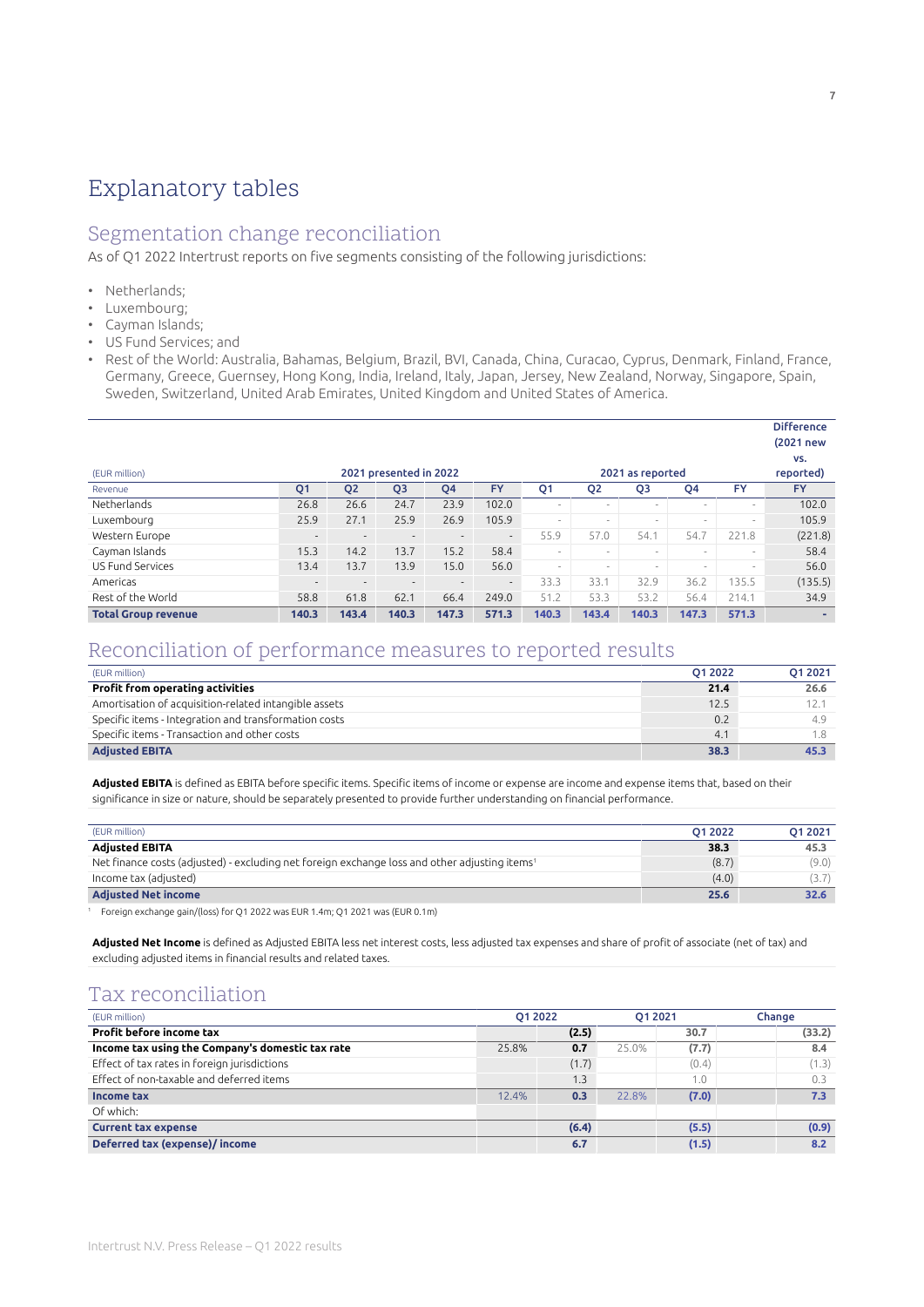### Appendix

Intertrust N.V. - unaudited consolidated financial statements for the first quarter ended 31 March 2022.

2021 Audited financial statements were included in the Annual Report 2021, available on the Company website.

| Consolidated statement of profit or loss       |  |
|------------------------------------------------|--|
| Consolidated statement of comprehensive income |  |
| Consolidated statement of financial position   |  |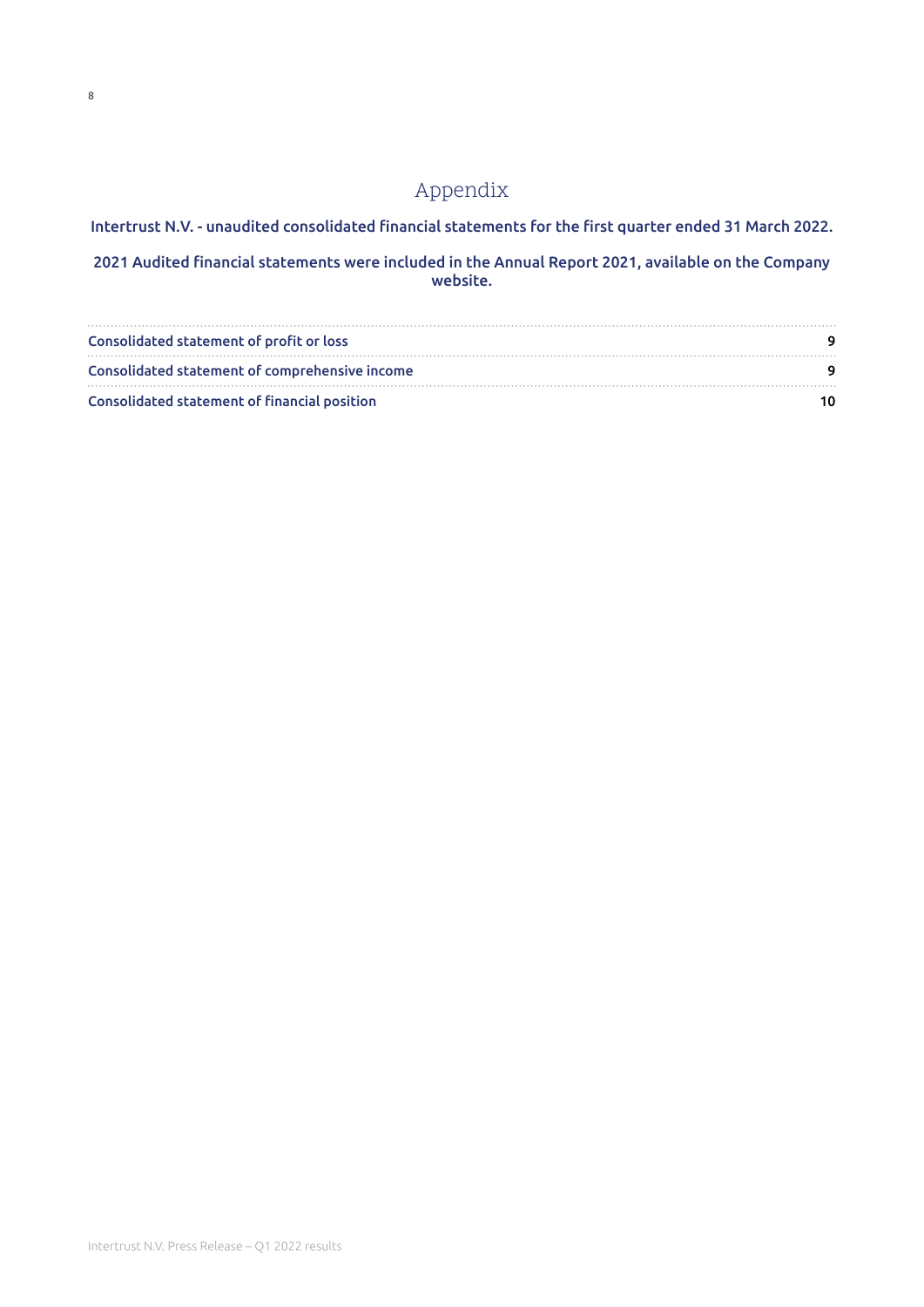## <span id="page-8-0"></span>Consolidated statement of profit or loss

| (EUR 000)                                                | O <sub>1</sub> |           |  |
|----------------------------------------------------------|----------------|-----------|--|
|                                                          | 2022           | 2021      |  |
| Revenue                                                  | 147,600        | 140,309   |  |
| Staff expenses                                           | (78, 870)      | (71,001)  |  |
| Rental expenses                                          | (2, 430)       | (2, 127)  |  |
| Other operating expenses                                 | (23, 122)      | (20, 160) |  |
| Other operating income                                   | 53             | 205       |  |
| Impairment losses on financial assets                    | (1, 736)       | (1,055)   |  |
| Depreciation and amortisation of other intangible assets | (7, 543)       | (7, 502)  |  |
| Amortisation of acquisition-related intangible assets    | (12, 520)      | (12, 114) |  |
| <b>Profit from operating activities</b>                  | 21,432         | 26,555    |  |
| Financial income                                         | 1,838          | 13,521    |  |
| Financial expense                                        | (25, 797)      | (9,420)   |  |
| <b>Financial result</b>                                  | (23,959)       | 4,101     |  |
| Profit/(loss) before income tax                          | (2,527)        | 30,656    |  |
| Income tax                                               | 314            | (6,993)   |  |
| Profit/(loss) for the year after tax                     | (2, 213)       | 23,663    |  |
| Profit for the year after tax attributable to:           |                |           |  |
| Owners of the Company                                    | (2, 212)       | 23,660    |  |
| Non-controlling interests                                | (1)            | 3         |  |
| Profit/(loss) for the year                               | (2, 213)       | 23,663    |  |
| Basic earnings per share (EUR)                           | (0.02)         | 0.26      |  |
| Diluted earnings per share (EUR)                         | (0.02)         | 0.26      |  |

Quarterly figures 2021 and 2022 are neither audited, nor reviewed

## Consolidated statement of comprehensive income

| (EUR 000)                                                                    | Q <sub>1</sub> |        |
|------------------------------------------------------------------------------|----------------|--------|
|                                                                              | 2022           | 2021   |
| Profit/(loss) for the year after tax                                         | (2, 213)       | 23,663 |
| Actuarial gains and losses on defined benefit plans                          | (10)           | (28)   |
| Income tax on actuarial gains and losses on defined benefit plans            | 3              |        |
| Items that will never be reclassified to profit or loss                      | (7)            | (21)   |
| Foreign currency translation differences - foreign operations                | 6,047          | 26,760 |
| Net movement on cash flow hedges in other comprehensive income               | 3,345          | 1,085  |
| Income tax on net movement on cash flow hedges in other comprehensive income | 15             | (1)    |
| Items that are or may be reclassified to profit or loss                      | 9,407          | 27,844 |
| Other comprehensive income/(loss) for the year, net of tax                   | 9,400          | 27,823 |
| Total comprehensive income/(loss) for the year                               | 7,187          | 51,486 |
| Total comprehensive income/(loss) for the year attributable to:              |                |        |
| Owners of the Company                                                        | 7,188          | 51,481 |
| Non-controlling interests                                                    | (1)            |        |
| Total comprehensive income/(loss) for the year                               | 7,187          | 51,486 |

Quarterly figures 2021 and 2022 are neither audited, nor reviewed